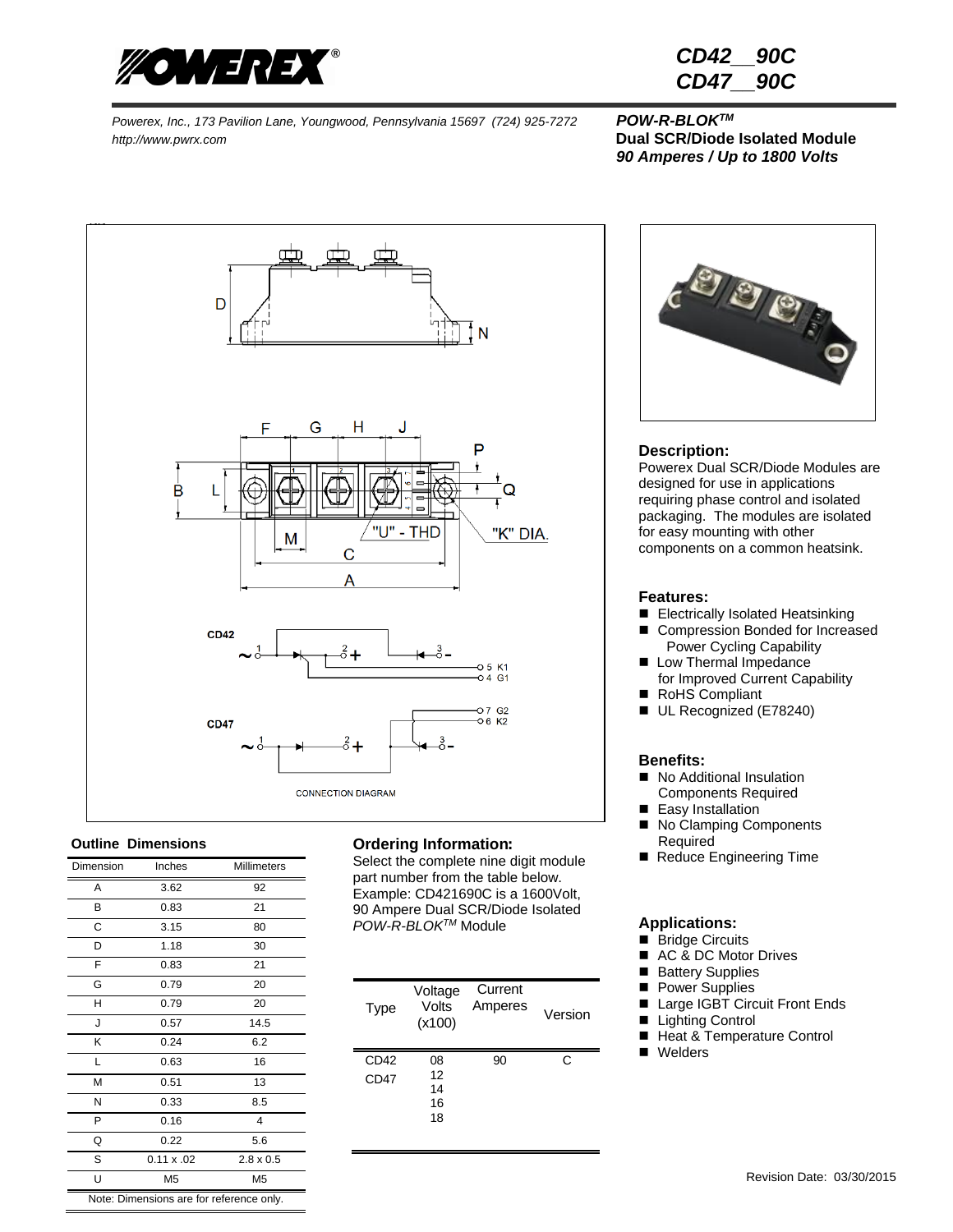

*CD42\_\_90C CD47\_\_90C*

*90 Amperes / Up to 1800 Volts*

#### **Absolute Maximum Ratings**

| <b>Characteristics</b>                                         | <b>Conditions</b>                                            | Symbol                              |                 | <b>Units</b>         |
|----------------------------------------------------------------|--------------------------------------------------------------|-------------------------------------|-----------------|----------------------|
| Repetitive Peak Forward and Reverse Blocking<br>Voltage        |                                                              | V <sub>DRM</sub> & V <sub>RRM</sub> | up to 1800      | V                    |
| Non-Repetitive Peak Reverse Blocking Voltage<br>$(t < 5$ msec) |                                                              | $V_{\rm RSM}$                       | $V_{RRM}$ + 100 | $\vee$               |
| <b>RMS Forward Current</b>                                     | 180 $^{\circ}$ Conduction, T <sub>c</sub> =85 $^{\circ}$ C   | I <sub>T(RMS)</sub>                 | 141             | A                    |
| <b>Average Forward Current</b>                                 | 180 $^{\circ}$ Conduction, T <sub>c</sub> =85 $^{\circ}$ C   | $I_{T(AV)}$                         | 90              | A                    |
| Peak One Cycle Surge Current, Non-Repetitive                   | 50 Hz, 60% V <sub>RRM</sub> reapplied, T <sub>j</sub> =125°C | $I_{TSM}$                           | 2000            | A                    |
| 1 <sup>2</sup> t for Fusing for One Cycle, 10 milliseconds     | 50 Hz, 60% $V_{RRM}$ reapplied, T <sub>i</sub> =125°C        | $l^2t$                              | 20,400          | $A^2$ sec            |
| Maximum Rate-of-Rise of On-State Current,<br>(Repetitive)      | $T = 125^{\circ}C$                                           | di/dt                               | 100             | $A/\mu s$            |
| <b>Operating Temperature</b>                                   |                                                              | $T_{\rm d}$                         | $-40$ to $+125$ | $^{\circ}C$          |
| Storage Temperature                                            |                                                              | $T_{\text{stg}}$                    | $-40$ to $+125$ | $^{\circ}C$          |
| Max. Mounting Torque, M5 Mounting Screw on<br>Terminals        |                                                              |                                     | 35<br>4         | in.-Lb.<br><b>Nm</b> |
| Max. Mounting Torque, Module to Heatsink                       |                                                              |                                     | 53              | in.-Lb.              |
|                                                                |                                                              |                                     | 6               | Nm                   |
| Module Weight, Typical                                         |                                                              |                                     | 160             | g                    |
|                                                                |                                                              |                                     | 5.64            | OZ.                  |
| V Isolation @ 25C                                              | $50 - 60$ Hz, 1 minute                                       | $V_{\rm rms}$                       | 2500            | V                    |

**Information presented is based upon manufacturers testing and projected capabilities. This information is subject to change without notice.**

**The manufacturer makes no claim as to the suitability of use, reliability, capability, or future availability of this product.**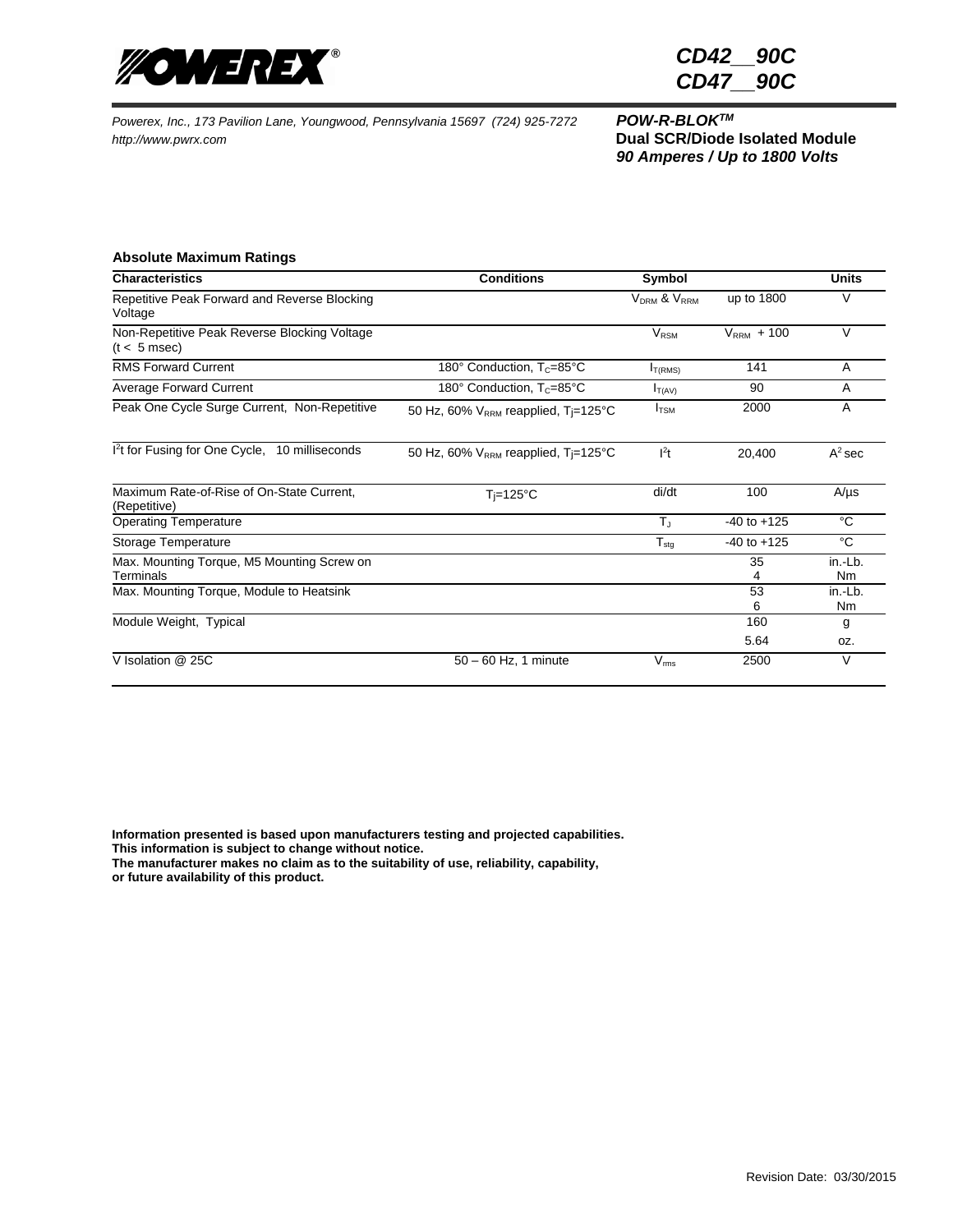

*90 Amperes / Up to 1800 Volts*

#### **Electrical Characteristics, TJ=25°C unless otherwise specified**

| <b>Characteristics</b>                                      | Symbol                  | <b>Test Conditions</b>                                    | Min. | Max.        | <b>Units</b>   |
|-------------------------------------------------------------|-------------------------|-----------------------------------------------------------|------|-------------|----------------|
| Repetitive Peak Forward Leakage Current                     | <b>I</b> DRM            | Up to $V_{DRM}$ , T <sub>J</sub> =125°C                   |      | 10          | mA             |
| Repetitive Peak Reverse Leakage Current                     | <b>IRRM</b>             | Up to $V_{RRM}$ , T <sub>J</sub> =125°C                   |      | 10          | mA             |
| Peak On-State Voltage                                       | V <sub>TM</sub>         | $ITM = 270A$                                              |      | 1.90        | V              |
| Threshold Voltage, Low-level<br>Slope Resistance, Low-level | $V_{(TO)1}$<br>$r_{T1}$ | $T_J$ = 125°C, I = 16.7% x π $I_{T(AV)}$ to π $I_{T(AV)}$ |      | 0.8<br>3.01 | V<br>$m\Omega$ |
| Minimum dV/dt                                               | dV/dt                   | $T_i = 125$ °C, $V_{DM} = 0.67 V_{DRM}$                   | 800  |             | $V/\mu s$      |
| Gate Trigger Current                                        | IGТ                     | $T_i = 25^{\circ}C$ , $V_D = 12V$ , $I_A = 1$ A           | 30   | 100         | mA             |
| Gate Trigger Voltage                                        | $V_{GT}$                | $T_i = 25^{\circ}C$ , $V_D = 12V$ , $I_A = 1$ A           | 0.75 | 2.5         | Volts          |
| <b>Holding Current</b>                                      | Ιн                      | $T_i = 25^{\circ}C$ , $V_D = 12V$ , $I_A = 1$ A           | 20   | 100         | mA             |

### **Thermal Characteristics**

| <b>Characteristics</b>                               | Symbol  |                               | Max. | Units |
|------------------------------------------------------|---------|-------------------------------|------|-------|
| Thermal Resistance, Junction to Case<br>DC Operation | Roj-C   | Per Junction, both conducting | 0.28 | °C/W  |
| Thermal Resistance, Case to Sink Lubricated          | $R0c-s$ | Per Module                    | 0.15 | °C/W  |